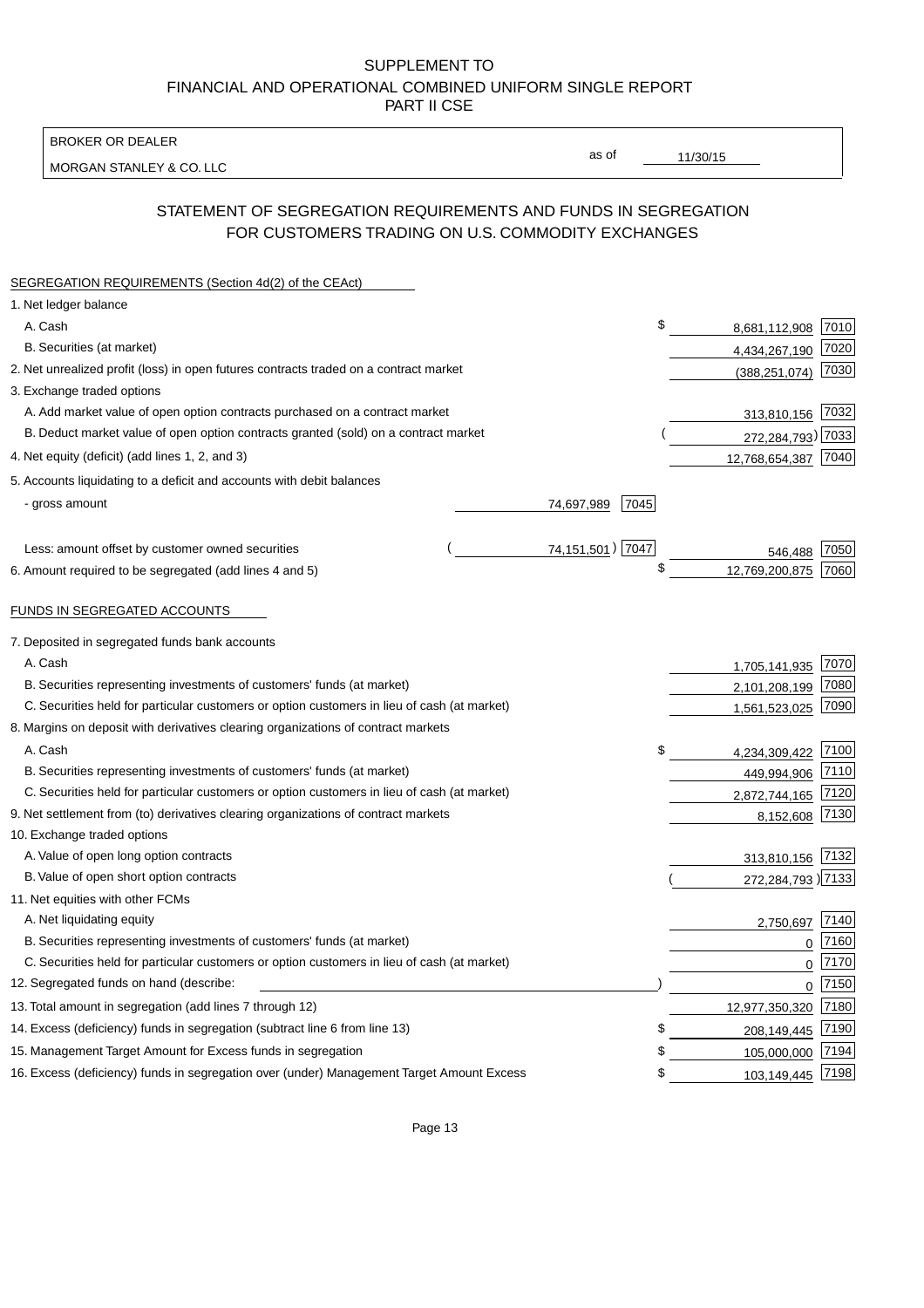| <b>BROKER OR DEALER</b>                                                                                  | as of           |           |
|----------------------------------------------------------------------------------------------------------|-----------------|-----------|
| MORGAN STANLEY & CO. LLC                                                                                 | 11/30/15        |           |
| STATEMENT OF SEGREGATION REQUIREMENTS AND FUNDS IN SEGREGATION<br>FOR CUSTOMERS' DEALER OPTIONS ACCOUNTS |                 |           |
| 1. Amount required to be segregated in accordance<br>with Commission regulation 32.6                     | \$              | 0<br>7200 |
| 2. Funds in segregated accounts                                                                          |                 |           |
| A. Cash                                                                                                  | \$<br>$0$  7210 |           |
| B. Securities (at market)<br>C. Total                                                                    | $0$  7220       | 7230      |
| 3. Excess (deficiency) funds in segregation                                                              |                 |           |
| (subtract line 2.C from line 1)                                                                          |                 | 0 7240    |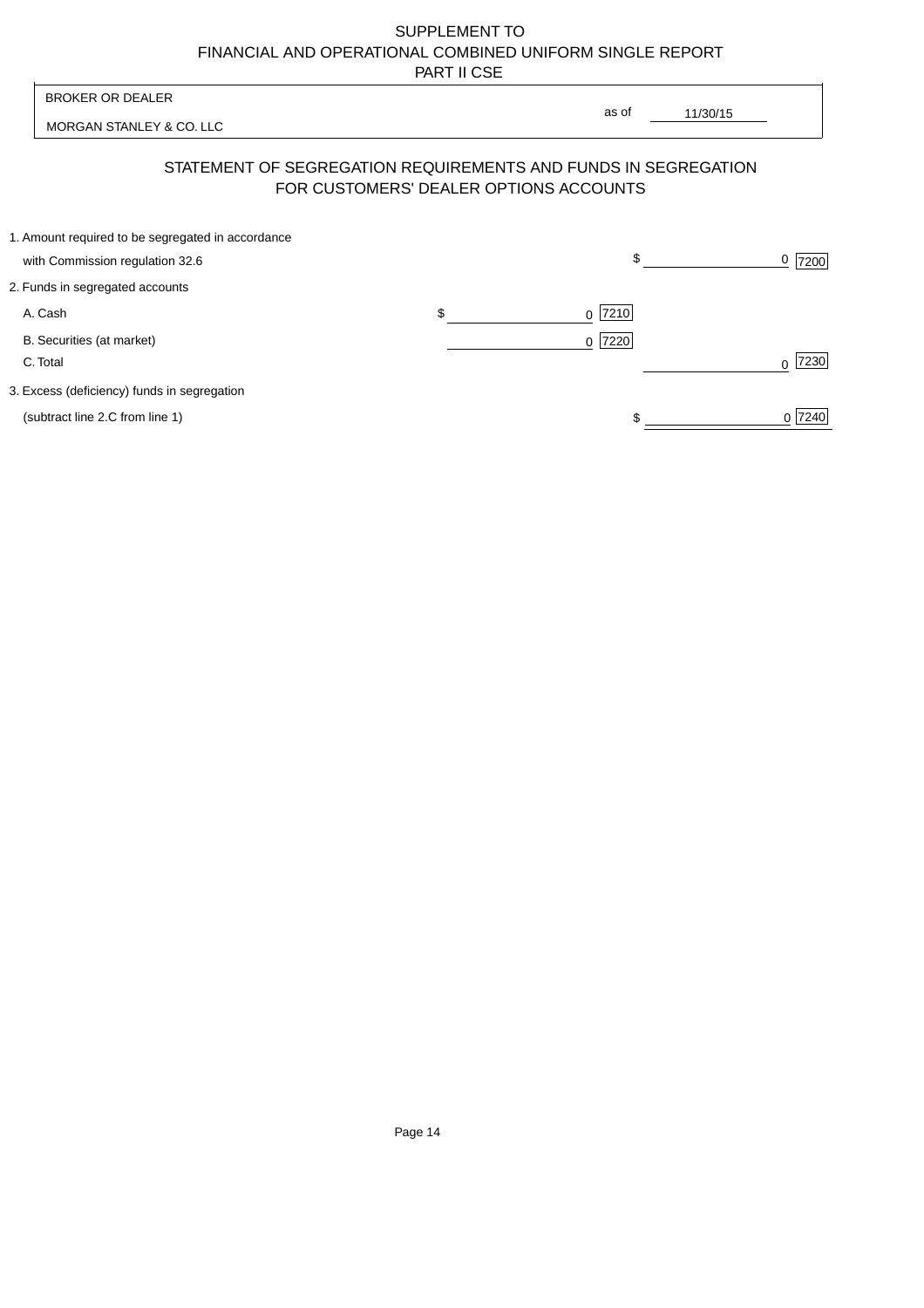PART II CSE

| as of<br>11/30/15 |
|-------------------|
|                   |

# STATEMENT OF SECURED AMOUNTS AND FUNDS HELD IN SEPARATE ACCOUNTS PURSUANT TO COMMISSION REGULATION 30.7

#### FOREIGN FUTURES AND FOREIGN OPTIONS SECURED AMOUNTS

| Amount required to be set aside pursuant to law, rule or regulation of a foreign government<br>or a rule of a self-regulatory organization authorized thereunder | \$                  | 0              | 7305 |
|------------------------------------------------------------------------------------------------------------------------------------------------------------------|---------------------|----------------|------|
| 1. Net ledger balance - Foreign Futures and Foreign Option Trading - All Customers                                                                               |                     |                |      |
| A. Cash                                                                                                                                                          | \$                  | 1,905,110,584  | 7315 |
| B. Securities (at market)                                                                                                                                        |                     | 1,505,722,997  | 7317 |
| 2. Net unrealized profit (loss) in open futures contracts traded on a foreign board of trade                                                                     |                     | 338,734,902    | 7325 |
| 3. Exchange traded options                                                                                                                                       |                     |                |      |
| A. Market value of open option contracts purchased on a foreign board of trade                                                                                   |                     | 56,911,860     | 7335 |
| B. Market value of open contracts granted (sold) on a foreign board of trade                                                                                     |                     | (38, 708, 333) | 7337 |
| 4. Net equity (deficit) (add lines 1.2. and 3.)                                                                                                                  | \$                  | 3,767,772,010  | 7345 |
| 5. Accounts liquidating to a deficit and accounts with                                                                                                           |                     |                |      |
| debit balances - gross amount                                                                                                                                    | 7351<br>128,847,490 |                |      |
| Less: amount offset by customer owned securities                                                                                                                 | 128,416,188) 7352   | 431,302        | 7354 |
| 6. Amount required to be set aside as the secured amount - Net Liquidating Equity Method (add lines 4 and 5)                                                     | \$                  | 3,768,203,312  | 7355 |
| 7. Greater of amount required to be set aside pursuant to foreign jurisdiction (above) or line 6.                                                                | \$                  | 3,768,203,312  | 7360 |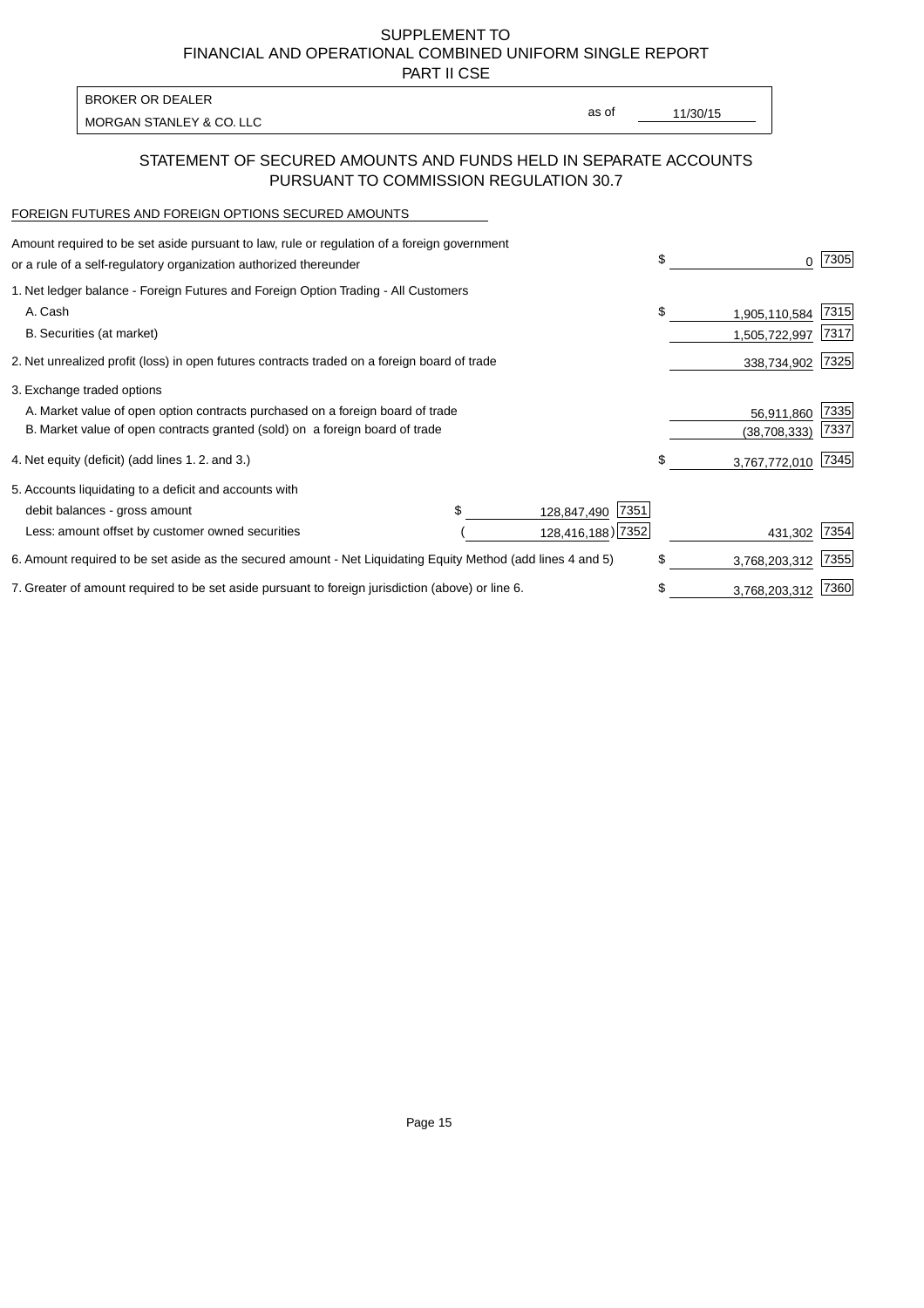BROKER OR DEALER

MORGAN STANLEY & CO. LLC

11/30/15 as of

# STATEMENT OF SECURED AMOUNTS AND FUNDS HELD IN SEPARATE ACCOUNTS PURSUANT TO COMMISSION REGULATION 30.7

### FUNDS DEPOSITED IN SEPARATE REGULATION 30.7 ACCOUNTS

| 1. Cash in banks                   |                                                                                        |      |                                   |             |                    |
|------------------------------------|----------------------------------------------------------------------------------------|------|-----------------------------------|-------------|--------------------|
|                                    | A. Banks located in the United States                                                  |      | \$<br>265,391,325 7500            |             |                    |
|                                    | B. Other banks qualified under Regulation 30.7                                         |      |                                   |             |                    |
| Name(s):                           | 0                                                                                      | 7510 | 396,789,204 7520 \$               |             | 662,180,529 7530   |
| 2. Securities                      |                                                                                        |      |                                   |             |                    |
|                                    | A. In safekeeping with banks located in the United States                              |      | \$<br>527,445,432 7540            |             |                    |
|                                    | B. In safekeeping with other banks qualified under Regulation 30.7                     |      |                                   |             |                    |
| Name(s):                           | 0                                                                                      | 7550 |                                   | $0$ 7560    | 527,445,432 7570   |
|                                    | 3. Equities with registered futures commission merchants                               |      |                                   |             |                    |
| A. Cash                            |                                                                                        |      | \$                                | $0$ 7580    |                    |
| <b>B.</b> Securities               |                                                                                        |      |                                   | $0$ 7590    |                    |
|                                    | C. Unrealized gain (loss) on open futures contracts                                    |      |                                   | $0$ 7600    |                    |
| D. Value of long option contracts  |                                                                                        |      |                                   | $0$ 7610    |                    |
| E. Value of short option contracts |                                                                                        |      |                                   | $0$ ) 7615  | 0 7620             |
|                                    | 4. Amounts held by clearing organizations of foreign boards of trade                   |      |                                   |             |                    |
| Name(s):                           |                                                                                        | 7630 |                                   |             |                    |
| A. Cash                            |                                                                                        |      | \$                                | 0 7640      |                    |
| <b>B.</b> Securities               |                                                                                        |      |                                   | $0$ 7650    |                    |
|                                    | C. Amount due to (from) clearing organizations - daily variation                       |      |                                   | $0$ 7660    |                    |
| D. Value of long option contracts  |                                                                                        |      |                                   | $0^{7670}$  |                    |
| E. Value of short option contracts |                                                                                        |      |                                   | $_0$ ) 7675 | $0^{7680}$         |
|                                    | 5. Amounts held by members of foreign boards of trade                                  |      |                                   |             |                    |
| Name(s):                           | 0                                                                                      | 7690 |                                   |             |                    |
| A. Cash                            |                                                                                        |      | \$<br>1,461,722,001 7700          |             |                    |
| <b>B.</b> Securities               |                                                                                        |      | 978,277,566 7710                  |             |                    |
|                                    | C. Unrealized gain (loss) on open futures contracts                                    |      | 338,734,997 7720                  |             |                    |
| D. Value of long option contracts  |                                                                                        |      | 56,911,860 7730                   |             |                    |
|                                    | E. Value of short option contracts                                                     |      | $(38,708,333)$ <sup>)</sup>  7735 |             | 2,796,938,091 7740 |
|                                    | 6. Amounts with other depositories designated by a foreign board of trade              |      |                                   |             |                    |
| Name(s):                           | 0                                                                                      | 7750 |                                   |             | 0 7760             |
|                                    |                                                                                        |      |                                   |             | 0 7765             |
|                                    | 8. Total funds in separate section 30.7 accounts                                       |      |                                   | \$          | 3,986,564,052 7770 |
|                                    | 9. Excess (deficiency) set Aside Funds for Secured Amount (subtract Line 7 Secured     |      |                                   |             |                    |
| Statement page 15 from Line 8)     |                                                                                        |      |                                   | \$          | 218,360,740 7380   |
|                                    | 10. Management Target Amount for Excess funds in separate section 30.7 accounts        |      |                                   | \$          | 105,000,000 7780   |
|                                    | 11. Excess (deficiency) funds in separate 30.7 accounts over (under) Management Target |      |                                   | \$          | 113,360,740 7785   |
|                                    |                                                                                        |      |                                   |             |                    |